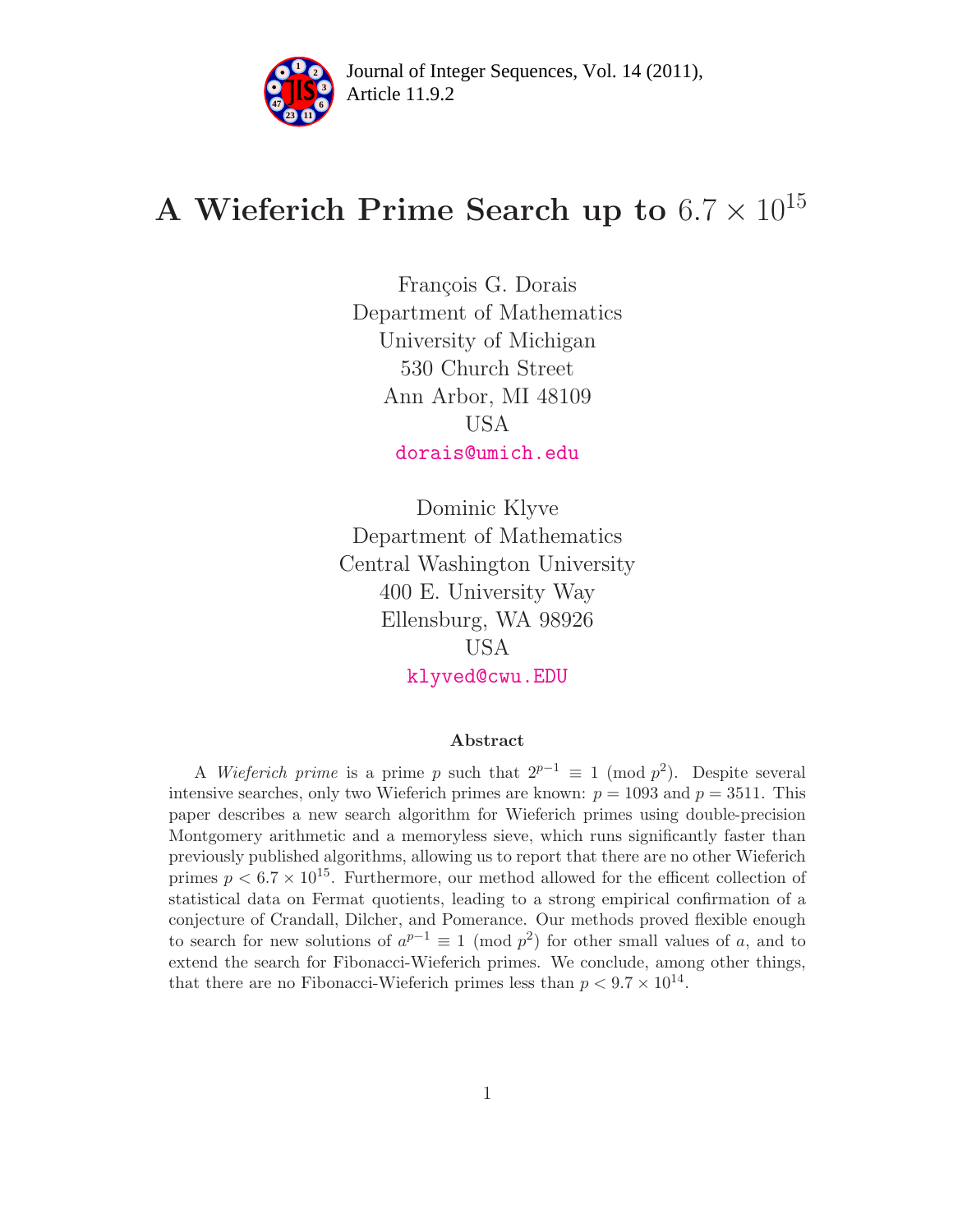# 1 Introduction

During the 19th and 20th centuries, several different classes of prime numbers were identified and studied because of their relationship to Fermat's Last Theorem (FLT). Most notable among these are Fibonacci-Wieferich primes, Wilson primes, and Wieferich primes. For example, if the first case of Fermat's Last Theorem holds for a prime  $p$ , then  $p$  must be a Fibonacci-Wieferich prime  $[22]$ . Similarly, any exponent p which permits a solution to the FLT equation  $x^p + y^p = z^p$ , while being coprime to x, y, and z, is a Wieferich prime. The relationship between Wilson primes and FLT is more complex; see [\[13\]](#page-12-0). Although it no longer makes sense to search for a solution to the equation in Fermat's Last Theorem, the questions inspired by these classes of primes still remain, and we can now turn our attention to the study of these primes for their own sake.

Of the three above-mentioned classes of primes, Wieferich primes are perhaps the simplest to define. Define the Fermat quotient of 2 mod p to be

$$
q_2(p) = \frac{a^{p-1} - 1}{p}.
$$

It is known from Fermat's little theorem that for any prime  $p$ ,  $2^{p-1}-1$  is always divisible by p, and therefore  $q_2(p)$  is always an integer. If  $q_2(p)$  vanishes modulo p (that is, if  $2^{p-1}-1$ is divisible by  $p^2$ ), p is said to be *Wieferich*. These primes were first studied by Arthur Wieferich, who in 1909 related them to Fermat's Last Theorem [\[23\]](#page-13-1).

Although Wieferich himself found no example of such a prime, W. Meissner [\[15\]](#page-12-1) in 1913 found that 1093 was Wieferich, and in 1922 N. G. W. H. Beeger [\[1\]](#page-12-2) showed that 3511 was Wieferich, also. Since 1922, however, no new examples have been found.

### 2 Previous Searches

Exhaustive searches for new Wieferich primes began with Beeger, and continue today. The last eighty years have seen first computers, then new algorithmic techniques, and finally distributed computing applied to the search for Wieferich primes. Because we have been unable to find a comprehensive summary of the history of these searches in the literature, one has been compiled in Table [1.](#page-2-0)

The most recent of these searches, that of Knauer and Richstein, used a distributed approach, and incorporated more than 250 client computers during the course of their search, but in order to include as many computers as possible they were unable to use many of the standard optimizations sometimes used in a search for Wieferich primes. Notably, their code assumed only a 32-bit processor on client machines.

### 3 Improved Search Methods

Our search employed a number of new algorithmic enhancements not used in previous searches. For computations modulo  $p^2$ , we used a new "double-precision" variant Montgomery arithmetic. Finally, we used a new type of "memoryless" sieve to quickly eliminate composites.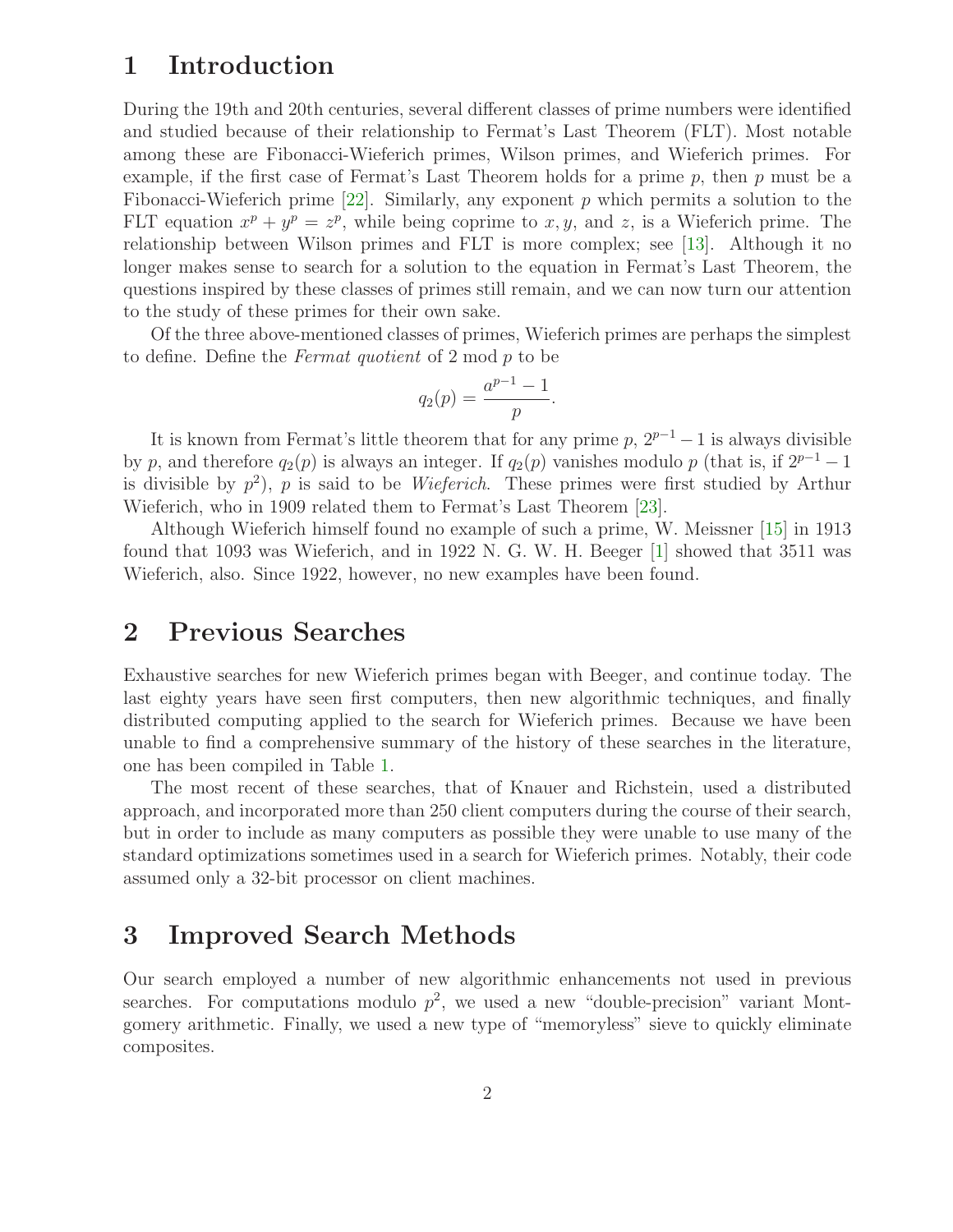| rable 1. I revious wielerich prime searches |                                         |         |  |  |  |
|---------------------------------------------|-----------------------------------------|---------|--|--|--|
| Search bound                                | Author                                  | Year    |  |  |  |
| 16000                                       | Beeger $[2]$                            | 1940    |  |  |  |
| 50000                                       | Fröberg [7]                             | unknown |  |  |  |
| 100000                                      | Kravitz [11]                            | 1960    |  |  |  |
| 200183                                      | Pearson $[18]$                          | 1964    |  |  |  |
| 500000                                      | Riesel $[20]$                           | 1964    |  |  |  |
| $3\times10^7$                               | Fröberg [8]                             | 1968    |  |  |  |
| $3\times10^9$                               | Brillhart, Tonascia, and Weinberger [3] | 1971    |  |  |  |
| $6\times10^9$                               | Lehmer $[12]$                           | 1981    |  |  |  |
| $6.1 \times 10^{10}$                        | Clark                                   | c. 1996 |  |  |  |
| $4 \times 10^{12}$                          | Crandall, Dilcher, and Pomerance [5]    | 1997    |  |  |  |
| $4.6 \times 10^{13}$                        | Brown and McIntosh [4]                  | 2001    |  |  |  |
| $2 \times 10^{14}$                          | Crump $[6]$                             | 2002    |  |  |  |
| $1.25 \times 10^{15}$                       | Knauer and Richstein [10]               | 2005    |  |  |  |

<span id="page-2-0"></span>Table 1: Previous Wieferich prime searches

#### 3.1 Faster Arithmetic

Our first task was to reduce the time for computing Fermat quotients to about  $1\mu s$  (for the machines we had at hand). This was accomplished by using *double-precision Montgomery* arithmetic.

The idea behind (single-precision) Montgomery arithmetic modulo  $p$  is that instead of the ring  $\mathbb{Z}/p\mathbb{Z}$ , we can choose a parameter r coprime to p, and use the isomorphic ring

 $\mathbb{M}(p, r) = (\{0, 1, \ldots, p - 1\}, 0, e, \ominus, \oplus, \otimes)$ 

with the usual negation  $\ominus x = (-x) \mod p$ , addition  $x \oplus y = (x + y) \mod p$  and additive identity 0, but where multiplication is defined by  $x \otimes y = xyr^{-1}$  mod p and, consequently, the multiplicative identity is defined by  $e = r \mod p$ .

The advantage of this is that, by choosing  $r$  wisely, it is possible to arrange that the product  $x \otimes y$  can always be computed without resorting to division by p. When the modulus p is odd, one such choice is  $r = 2^n > p$ , which corresponds to the original idea of P. L. Montgomery [\[16\]](#page-12-13). For double-precision Montgomery arithmetic, we use the same choice for r, but the modulus is now  $p^2$ . We also use a *double-precision representation* for the elements of  $\mathbb{M}(p^2, 2^n)$ , which consists in representing  $x \in \{0, 1, \ldots, p^2 - 1\}$  as an ordered pair  $(x_0, x_1)$ where  $x = x_0 + px_1$  and  $0 \le x_0, x_1 \le p-1$ . Addition and subtraction of such pairs is straightforward. Multiplication is not so obvious, but it can still be done using without resorting to division.

The following result shows how to multiply two double-precision elements of  $\mathbb{M}(p^2, 2^n)$ using only multiplication, addition, and subtraction of nonnegative  $n$ -bit integers.

**Lemma 1.** Given two odd numbers p, q such that  $0 < p, q < 2^n$  and  $pq \equiv 1 \pmod{2^n}$ as parameters. The product of two double-precision elements of  $\mathbb{M}(p^2, 2^n)$  can be computed using at most 7 multiplications and 8 additions/subtractions of nonnegative n-bit integers.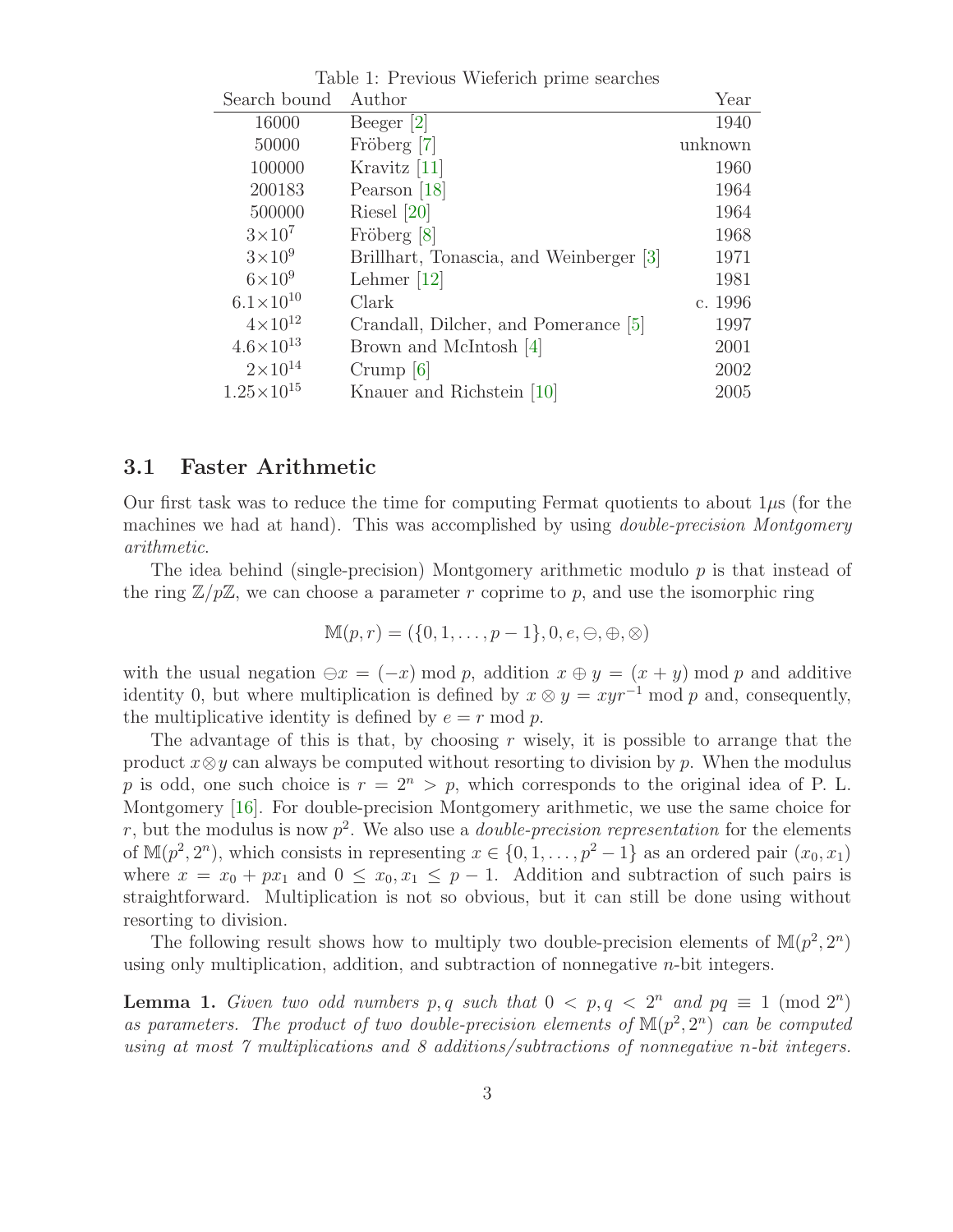The square of a double-precision element of  $\mathbb{M}(p^2, 2^n)$  can be computed using at most 6 multiplications and 8 additions/subtractions of nonnegative n-bit integers.

*Proof.* Let  $x_0 + x_1p$  and  $y_0 + y_1p$  be double-precision elements of  $\mathbb{M}(p^2, 2^n)$ . Thus  $0 \leq$  $x_0, x_1, y_0, y_1 \leq p-1.$ 

First compute:

$$
t_0 + t_1 2^n := x_0 y_0,
$$
  
\n
$$
u_0 + u_1 2^n := qt_0,
$$
  
\n
$$
v_0 + v_1 2^n := pu_0,
$$
  
\nwhere  $0 \le u_0 \le 2^n - 1$ ;  
\nwhere  $0 \le u_0 \le 2^n - 1$ ;  
\nwhere  $0 \le v_0 \le 2^n - 1$ .

This requires 3 multiplications. Note that  $t_0 = v_0$  since  $pq \equiv 1 \pmod{2^n}$ , and so

<span id="page-3-0"></span>
$$
x_0y_0 - pu_0 = 2^n(t_1 - v_1). \tag{1}
$$

Furthermore, note that  $0 \leq t_1, v_1 \leq p-1$ .

Next compute:

$$
t'_{0} + t'_{1}2^{n} := x_{0}y_{1} + x_{1}y_{0} + u_{0},
$$
  
\n
$$
u'_{0} + u'_{1}2^{n} := qt'_{0},
$$
  
\n
$$
v'_{0} + v'_{1}2^{n} := pu'_{0},
$$
  
\nwhere  $0 \leq u'_{0} \leq 2^{n} - 1;$   
\nwhere  $0 \leq u'_{0} \leq 2^{n} - 1.$   
\nwhere  $0 \leq v'_{0} \leq 2^{n} - 1.$ 

<span id="page-3-1"></span>This requires 4 multiplications and 3 additions (with carry). Again,  $t'_0 = v'_0$  since  $pq \equiv 1$  $(mod 2<sup>n</sup>)$ , and so

$$
(x_0y_1 + x_1y_0 + u_0) - pu'_0 = 2^n(t'_1 - v'_1).
$$
\n(2)

Furthermore, note that  $0 \le t'_1 \le 2p - 1$  and  $0 \le v'_1 \le p - 1$ .

Combining [\(1\)](#page-3-0) and [\(2\)](#page-3-1), we find that

$$
(x_0 + x_1 p)(y_0 + y_1 p) \equiv x_0 y_0 + (x_0 y_1 + x_1 y_0)p
$$
  
\n
$$
\equiv 2^n (t_1 - v_1) + 2^n (t'_1 - v'_1)p
$$
\n(mod p<sup>2</sup>)

Since  $-p < t_1 - v_1 < p$  and  $-p < t_1' - v_1' < 2p$ , with at most 5 more additions/subtractions, we can find  $z_0, z_1$  such that

$$
(x_0 + x_1 p)(y_0 + y_1 p) \equiv 2^n (z_0 + z_1 p) \pmod{p}
$$

and  $0 \leq z_0, z_1 \leq p-1$ .

In total, this process requires at most 7 multiplications and 8 additions (possibly with carry). For squaring, we have  $x_0y_1 = x_1y_0$ , so we can save 1 multiplication by computing this product only once.  $\Box$ 

For comparison, single-precision Montgomery multiplication in  $\mathbb{M}(p^2, 2^{2n})$  requires 3 multiplications and up to 2 additions/subtractions of nonnegative  $2n$ -bit integers. For small n, multiplication of  $2n$ -bit integers takes at least 3 times as long as multiplication of  $n$ -bit integers, and addition of  $2n$ -bit integers takes 2 times as long as addition of  $n$ -bit integers. Since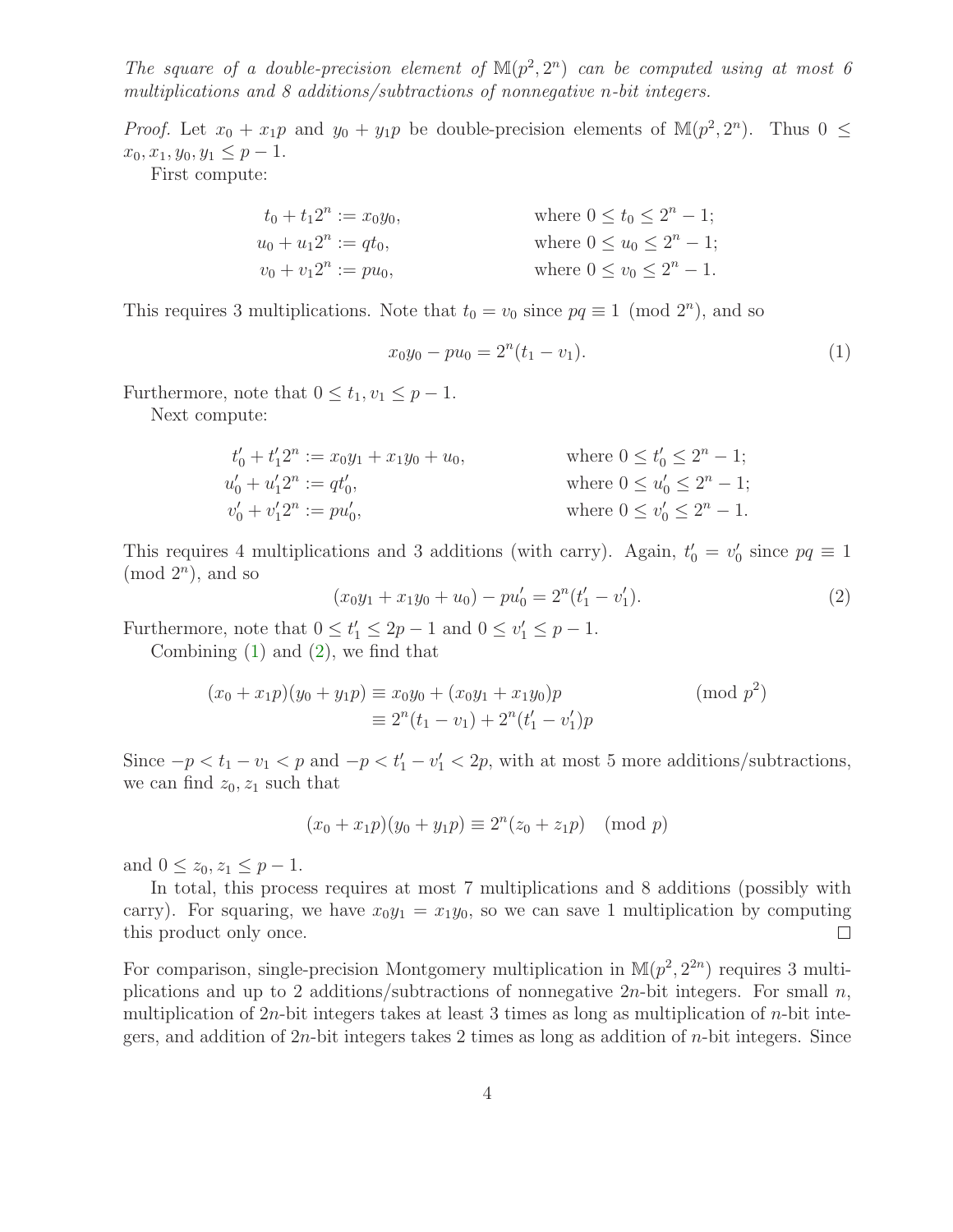multiplication is usually much slower than addition, double-precision Montgomery squaring results in approximately 30% improvement over single-precision Montgomery squaring.

To test whether p is a Wieferich prime, we need to check whether  $2^{p-1} \equiv 1 \pmod{p^2}$ or, equivalently, whether  $2^{(p-1)/2} \equiv \pm 1 \pmod{p^2}$ , as suggested by Crandall, et al. [\[5\]](#page-12-9). Our implementation used a standard binary powering ladder to accomplish this.

**Theorem 2.** Given a n-bit prime number p (n  $\geq$  4), we can test whether  $2^{(p-1)/2} \equiv$  $\pm 1 \pmod{p^2}$  using at most  $6n + 2\lg(n) - 10$  multiplications and  $12n + \lg(n) - 13$  additions/subtractions of nonnegative n-bit integers.

*Proof.* We do the computations using double-precision Montgomery arithmetic in  $\mathbb{M}(p^2, 2^n)$ . To get started, we need to compute the auxiliary parameter q such that  $pq \equiv 1 \pmod{2^n}$ . This can be done in many ways; our implementation used a Newton iteration that requires  $2 \lg(n) - 4$  multiplications and  $\lg(n) - 2$  subtractions (of  $\leq n/2$ -bit integers).

To get started with the binary powering ladder, we need to compute the double-precision representation of the multiplicative unit  $2^n$ . Since p has n-bits, this can be done with only 1 subtraction.

Finally, the (left-to-right) binary powering ladder with the  $(n-1)$ -bit exponent  $(p-1)/2$ requires  $n-1$  squarings and at most  $n-1$  doublings. Each squaring uses 6 multiplications and 8 additions/subtractions and each doubling uses up to 4 additions/subtractions. In total, this gives  $6n - 6$  multiplications and up to  $12n - 12$  additions/subtractions.  $\Box$ 

### 3.2 Faster Sieving

Previous searches of Wieferich primes employed a segmented sieve of Eratosthenes to completely sieve an interval for primes before testing those primes for being Wieferich. Using the testing methods described above, we found that testing a single number for being Wieferich was quite fast (about  $1\mu s$ ), and that therefore much of our computing time would be spent sieving.

For traditional sieves, most of the sieving time is spent sieving small primes. Indeed, sieving an interval of length  $\ell$  for the prime p requires about  $\ell/p$  memory write operations. So, for example, it takes about as much time to sieve an interval for the six primes 2, 3, 5, 7, 11, 13 as it takes to sieve the same interval for the primes  $17, 19, 23, \ldots, 82139$ . With this in mind, we began to look for better ways to sieve out multiples of very small primes. Since memory operations are usually much more costly than elementary arithmetic operations, we looked for sieves that require little or no memory.

#### 3.2.1 The Magic Sieve

Sieving for a few small primes  $p_1, \ldots, p_k$  amounts to enumerating the elements of the unit group modulo  $M = p_1 \cdots p_k$ . Our first idea was to make better use of the structure of the unit group  $(\mathbb{Z}/M\mathbb{Z})^*$ . After a few experiments, we found a special number that we ended up calling the Magic Modulus:

 $M = 2 \cdot 3 \cdot 5 \cdot 7 \cdot 11 \cdot 17 \cdot 23 \cdot 29 \cdot 47 \cdot 53 \cdot 59 \cdot 83 = 319514496269430.$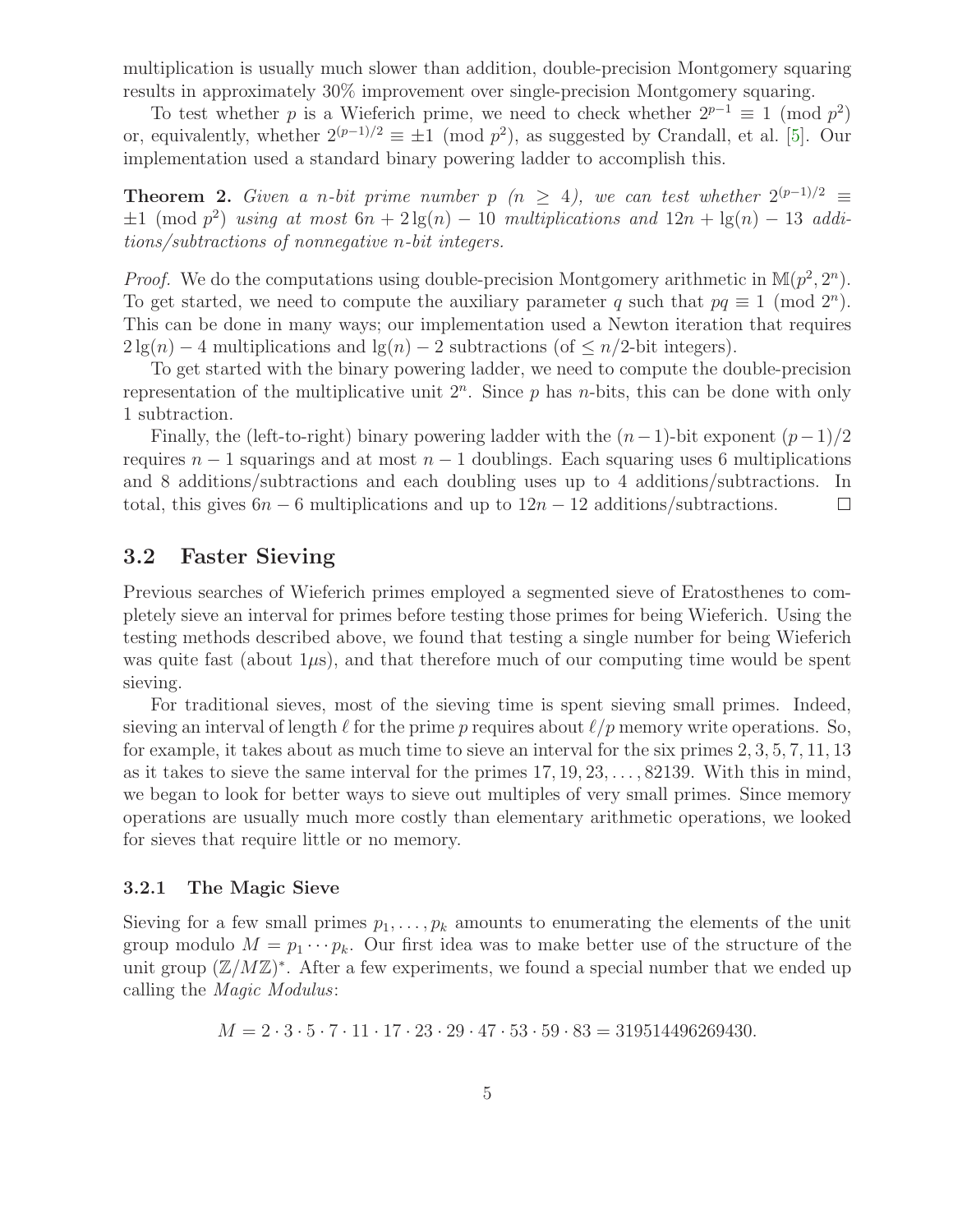This number was chosen because of the simple structure of the unit group mod M. Indeed, the group  $(\mathbb{Z}/M\mathbb{Z})^*$  has a large cyclic factor of order 6569843280, generated by 31, and a second factor of order 8192 =  $2^{13}$ . The integers in the interval  $[kM + 1, (k+1)M]$  that are coprime to  $M$  can be listed in a rectangular array

$$
x_{ij} = kM + (a_i \cdot 31^j \mod M) \qquad (0 \le i < 8192, 0 \le j < 6569843280)
$$

where the numbers  $a_i$  are chosen representatives of the cosets of the cyclic group  $\langle 31 \rangle$  in  $(\mathbb{Z}/M\mathbb{Z})^*$ . Given a coset representative  $a_i$ , listing the integers  $x_{ij}$   $(0 \leq j < 6569843280)$  only involves multiplying by 31, which can be accomplished by five doubling and one subtraction operation modulo M and essentially no memory access.

While the Magic Sieve is somewhat less efficient than the Spin Sieve (described below), it has the advantage that it is easy to implement and requires essentially no memory storage. In fact, our implementation used only 104 bytes of data to be stored in memory. The performance of the Magic Sieve was adequate for our purposes — we only had to compute Fermat quotients for 16.8% of the integers in an interval.

#### 3.2.2 The Spin Sieve

For optimal results, a sieve should use the first few primes  $2, 3, \ldots, p_k$ . A weakness of the Magic Sieve is that it is sometimes preferable to omit a few small primes so that the unit group has a large cyclic factor. The Spin Sieve does away with the reliance on the structure of the unit group, while, like the Magic Sieve, requiring very little memory storage.

The Spin Sieve was inspired by Pritchard's Wheel Sieve [\[19\]](#page-13-4). A similar idea was independently discovered by Sorenson [\[21\]](#page-13-5), from whom we borrowed some implementation ideas.

The idea behind the Spin Sieve is to find a simple bijection between the set of  $k$ -tuples

$$
T_k = \{1\} \times \{1, 2\} \times \{1, 2, 3, 4\} \times \cdots \times \{1, \ldots, p_k - 1\}
$$

and the set

$$
A_k = \{x : 0 < x < M_k, (x, M_k) = 1\}
$$

where  $M_k = 2 \cdot 3 \cdot 5 \cdots p_k$ . This bijection  $s_k : T_k \to A_k$  is defined recursively by  $s_1(1) = 1$ , and

$$
s_k(t_1,\ldots,t_k)=s_{k-1}(t_1,\ldots,t_{k-1})+M_{k-1}((r_k(t_1,\ldots,t_{k-1})+t_k)\bmod p_k)
$$

where  $r_k: T_{k-1} \to \{0, \ldots, p_k - 1\}$  satisfies

$$
s_{k-1}(t_1,\ldots,t_{k-1})+M_{k-1}r_k(t_1,\ldots,t_{k-1})\equiv 0\pmod{p_k}.
$$

While the definition of  $s_k$  is somewhat unwieldy, it is rather simple to compute the values of  $s_k$  in succession with the lexicographic ordering of  $T_k$ . This "spinning" operation is the origin of the name of the sieve.

There are many ways to use the values of  $s_k$ . In our implementation, for each value of  $s_{10}$ , we further sieve (in the traditional way) the arithmetic progression  $s_{10}(t_1, \ldots, t_{10})$ (mod  $M_{10}$ ) for the primes  $31, \ldots, 65521$  and compute the Fermat quotients of the remaining values. On average, less than 15.8% of numbers survive the Spin Sieve, then about 32% of the remaining numbers survive the second sieve, so we only compute Fermat quotients for approximately 5% of the numbers in a given interval.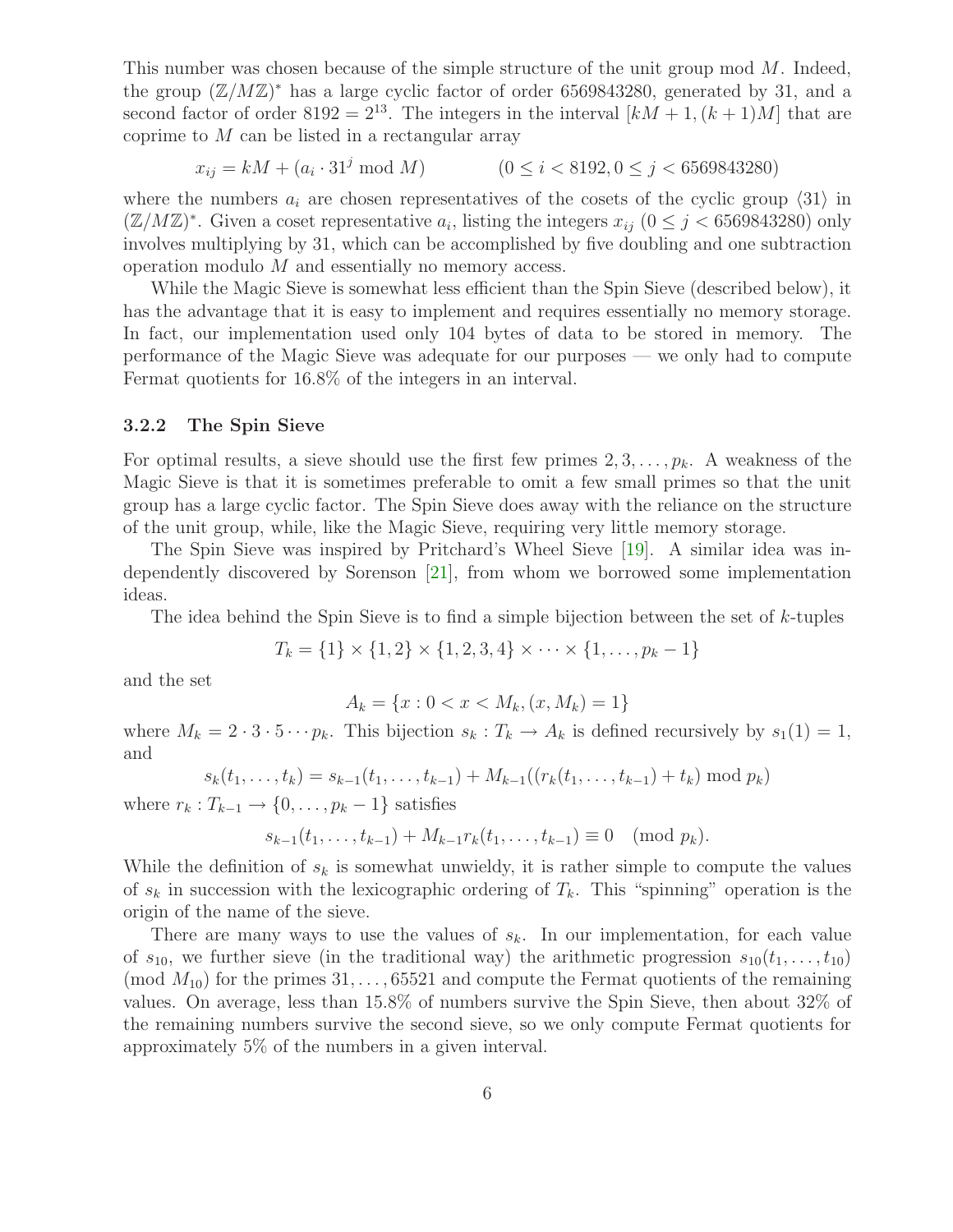# 4 Other applications

#### 4.1 Base-a Wieferich Primes

The definition of Wieferich prime uses base 2 for historical reasons, but mathematically there is no particular reason why we can't consider other bases as well. In an analogy to the base-2 case, define the Fermat coefficient base-a of p to be

$$
q_a(p) = \frac{a^{p-1}-1}{p}.
$$

Primes for which  $q_a(p)$  vanishes modulo p are sometimes called base-a Wieferich primes. Using the methods described above, we searched for solutions to this equation of  $a = 3, 5$ , and 7. For each of these bases, we looked for solutions up to about  $9.7 \times 10^{14}$  (or, more precisely, solutions not greater than  $(2 \cdot 3 \cdot 5 \cdot 7 \cdot 11 \cdot 13 \cdot 17 \cdot 19 \cdot 23 \cdot 29) \cdot 1.5 \times 10^5$ . The previous record for searches with  $a = 3$  and  $a = 5$  was held by Keller and Richstein [\[9\]](#page-12-14), who searched to  $10^{11}$ . The previous record for  $a = 7$  belonged to Montgomery [\[17\]](#page-13-6), who searched to  $2^{32}$ . We found no new base-a Wieferich primes for any of these bases, and therefore there are still only two known solutions for each base 2, 3, and 7, and six solutions for base 5. We do not know whether there is any significance to larger number of base-5 solutions; this may be simply a statistical aberration. We also found 203 primes  $p$  with base-3 Fermat quotients less than 100, 179 with base-5, and 212 for base-7. These values, together with near-misses of larger Fermat quotient, are also available on the project web page, while primes with small relative Fermat coefficients base-a are reported in Tables [5–](#page-10-0)[7.](#page-11-0)

#### 4.2 Fibonacci-Wieferich primes

Another class of primes initially defined because of Fermat's Last Theorem are the Fibonacci-Wieferich primes, sometimes called Wall-Sun-Sun primes. Let  $F_u$  denotes the uth Fibonacci number, and  $\left(\frac{p}{5}\right)$  $\frac{p}{5}$  denotes the Legendre symbol; that is,

$$
\left(\frac{p}{5}\right) = \begin{cases} 1, & \text{if } p \equiv \pm 1 \pmod{5}; \\ -1, & \text{if } p \equiv \pm 2 \pmod{5}; \\ 0, & \text{if } p \equiv 0 \pmod{5}. \end{cases}
$$

Then although for any prime  $p$ ,

<span id="page-6-0"></span>
$$
F_{p-\left(\frac{p}{5}\right)} \equiv 0 \pmod{p},
$$

there are no known solutions to

$$
F_{p-\left(\frac{p}{5}\right)} \equiv 0 \pmod{p^2}.\tag{3}
$$

Any solution to [\(3\)](#page-6-0) is a Fibonacci-Wieferich prime. Previous searches for Fibonacci-Wieferich primes these primes have extended as far as to  $2.0 \times 10^{14}$  [\[14\]](#page-12-15) by McIntosh and Roettger. By modifying the methods described above, we were also able to use our code in the search for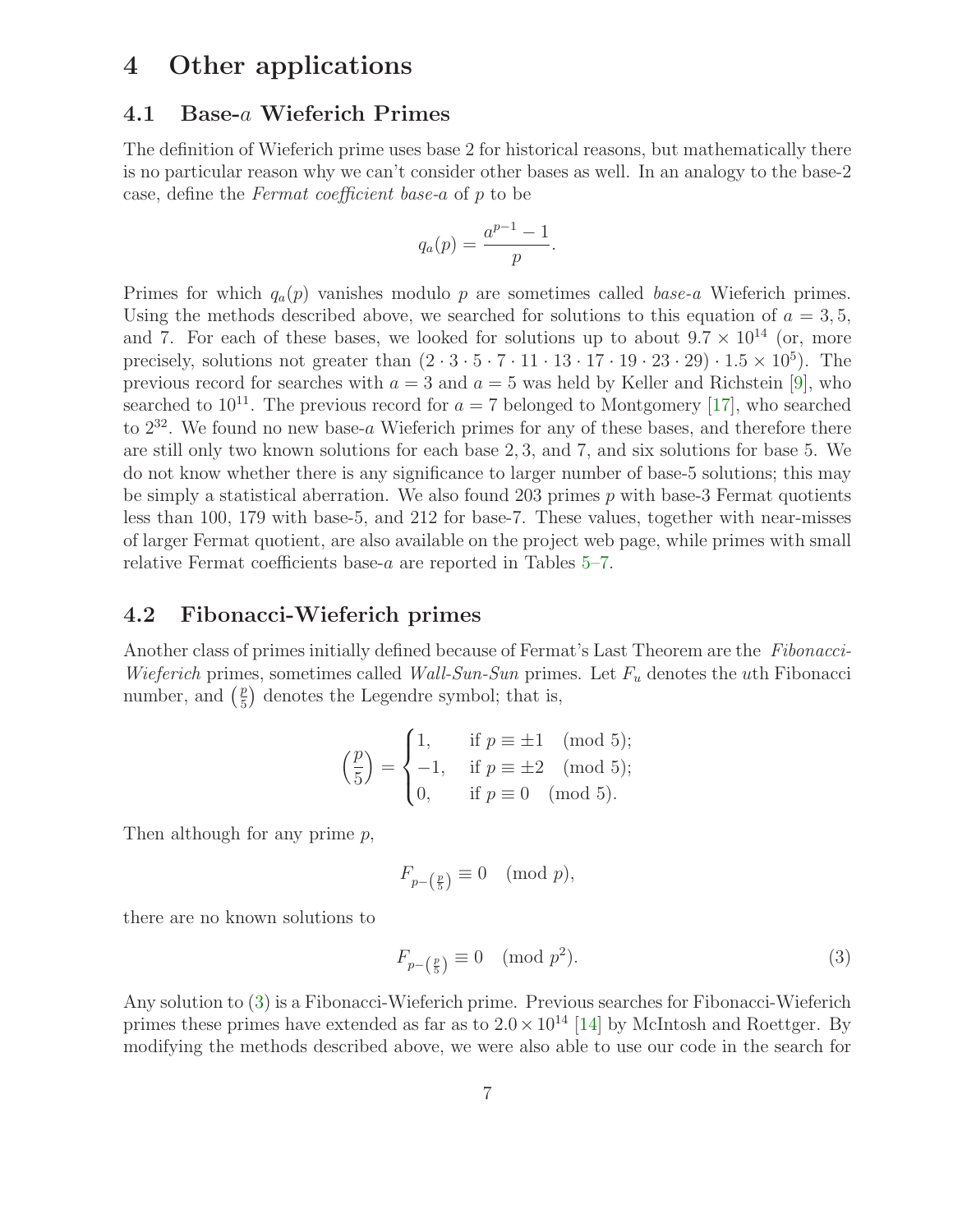these primes. We were able to search to about  $9.7 \times 10^{14}$  (or, more precisely, solutions not greater than  $(2 \cdot 3 \cdot 5 \cdot 7 \cdot 11 \cdot 13 \cdot 17 \cdot 19 \cdot 23 \cdot 29) \cdot 1.5 \times 10^5$ , in which space no Fibonacci-Wieferich primes were found. We did, however, find several new "near misses" – those primes for which  $F_{p-(\frac{p}{5})}$  is small (mod  $p^2$ ). These are reported in Table [8.](#page-11-1) A more extensive list of nearmisses for Fibonacci-Wieferich primes, together with the near misses for Wieferich primes of each base we studied, will be available on the project web page. After we completed this work, we discovered that McIntosh and Roettger had extended the search described their search  $[14]$  to  $10^{15}$ . Our values match theirs precisely. Because their new values have not yet been published, we include them here.

#### 4.3 Computational considerations with Fibonacci-Wieferich primes

Searching for Fibonacci-Wieferich primes involves calculating  $F_{p-(\frac{p}{5})} \pmod{p^2}$ , for (fairly) large p. Naturally space and memory considerations keep us from computing  $F_{p-\left(\frac{p}{5}\right)}$  directly. Instead we do these calculations by recalling a well-known identity, namely that

$$
\begin{pmatrix} 1 & 1 \ 1 & 0 \end{pmatrix}^n = \begin{pmatrix} F_{n+1} & F_n \ F_n & F_{n-1} \end{pmatrix}.
$$

By doing all these computations modulo  $n^2$  for some n, and the same type of binary ladder that we used above, we can compute our values quite quickly. In fact, we can save even more time by noting that all of our matrix calculations involve either squaring, or multiplying by  $\begin{pmatrix} 1 & 1 \\ 1 & 0 \end{pmatrix}$ . Although naively multiplying two  $2 \times 2$  matrices requires eight multiplications and four additions, squaring a symmetric matrix requires only three squares  $a^2, b^2, c^2$ , one product  $(a + c) \cdot b$ , and 3 additions:

$$
\begin{pmatrix} a & b \ b & c \end{pmatrix}^2 = \begin{pmatrix} a^2 + b^2 & (a+c) \cdot b \\ (a+c) \cdot b & b^2 + c^2 \end{pmatrix}.
$$

After implementing this algorithm, a test for a Fibonacci-Wieferich prime runs about four times slower than testing a Wieferich prime. In practice, since some of the multiplications can be done in parallel, the test takes a bit less than four times the time for Wieferich primes.

### 5 The Computation

The largest part of our computation was the search for Wieferich primes to  $6.7 \times 10^{15}$ . This was performed on DISCOVERY cluster at Dartmouth College, a cluster of (at the time) about 500 AMD Opteron nodes with 64-bit processors. We ran our code on 24 processors for a period of about 200 days. For short periods of low cluster load, we utilized more processors, once reaching a total of 96. At other times, our computation was tabled for higher priority tasks. Altogether, the search used approximately 12000 CPU days, a value that compares well with that of the previous record search, which used (based on the information provided by Knauer and Richstein) used roughly 50000 CPU days – although on slower computers.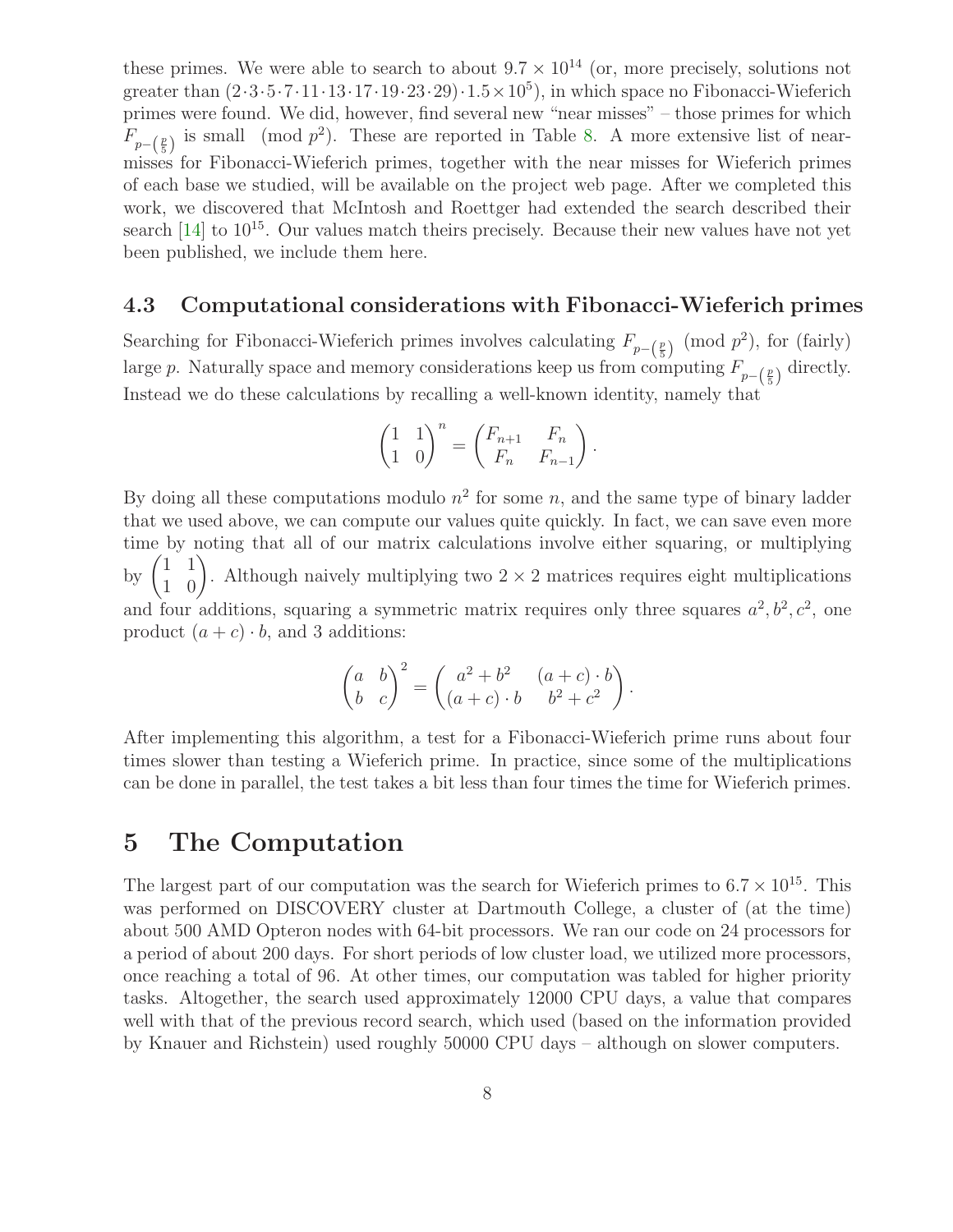The searches for base-3, 5, and 7 Wieferich primes, along with the search for Fibonacci-Wieferich primes, were performed on the Condor cluster in the Dartmouth College Mathematics Department during low-load times over a period of many months. We used between one and eighteen 64-bit Linux machines of various architectures. Computation times were carefully recorded for these runs. In the following table, the times are recorded: For (base-2) Wieferich primes, the total time taken for the computation  $[N, 6.7 \times 10^{15}]$ , and for all other primes, the time taken for computing the range  $[N, 150000N]$ , where  $N = 2 \cdot 3 \cdot 5 \cdot 7 \cdot 11 \cdot 13 \cdot 17 \cdot 19 \cdot 23 \cdot 29 = 6469693230.$  (Computations of the range  $[0, N]$  were very short, and were implemented with unsophisticated methods.)

Table 2: Time used in CPU days for calculations (Range values are approximate; see discussion above for precise values)

| Search              | Range                                   | CPU Days |
|---------------------|-----------------------------------------|----------|
| Wieferich primes    | $[6.5 \times 10^9, 6.7 \times 10^{15}]$ | 12907.97 |
| Base-3 Wieferich    | $[6.5 \times 10^9, 9.7 \times 10^{14}]$ | 714.54   |
| Base-5 Wieferich    | $[6.5 \times 10^9, 9.7 \times 10^{14}]$ | 812.14   |
| Base-7 Wieferich    | $[6.5 \times 10^9, 9.7 \times 10^{14}]$ | 916.67   |
| Fibonacci-Wieferich | $[6.5 \times 10^9, 9.7 \times 10^{14}]$ | 1978.49  |

### 6 Results

#### 6.1 Wieferich and near-Wieferich primes

As we stated earlier, no new (base-2) Wieferich primes were found. It has become standard practice to report "near-Wieferich" primes; that is, those p for which  $2^{(p-1)/2} \equiv \pm 1 + Ap$ (mod  $p^2$ ), where  $|A| \leq 100$ . However, as the magnitude of the primes under consideration grows, the density of the near-Wieferich primes diminishes, and there are fewer to report. We propose, therefore, a new definition: a *near-Wieferich prime* is one for which the value of  $A/p$ is small; say less than  $10^{-13}$ . Table [4](#page-10-1) gives all such primes not greater than  $6.7 \times 10^{15}$ . For base-3 Wieferich primes, such a definition excludes some 200 previously unreported primes with  $|A|$  < 100, and similar numbers are excluded for base-5 and base-7 primes. Rather than give a table of all these primes here, their values will be given on the project webpage.

We might well ask whether our results were to be expected: that is, should we expect to find any Wieferich primes in the region  $[1.25 \times 10^{15}, 6.7 \times 10^{15}]$ ? Certainly  $A = A(p)$  can take on any of p values (mod p). Assuming that A takes these values randomly, the "probability" that A takes any particular value (say, 0) is  $1/p$ . From this, a heuristic is given in [\[5\]](#page-12-9) that the expected number of Wieferich primes in the interval  $[x, y]$  is

<span id="page-8-0"></span>
$$
\sum_{x \le p \le y} \frac{1}{p} \approx \log \left( \frac{\log y}{\log x} \right) = \log \log y - \log \log x. \tag{4}
$$

From this we would conclude that the expected number of Wieferich primes in our interval is .0472, and therefore the lack of such primes there is not surprising.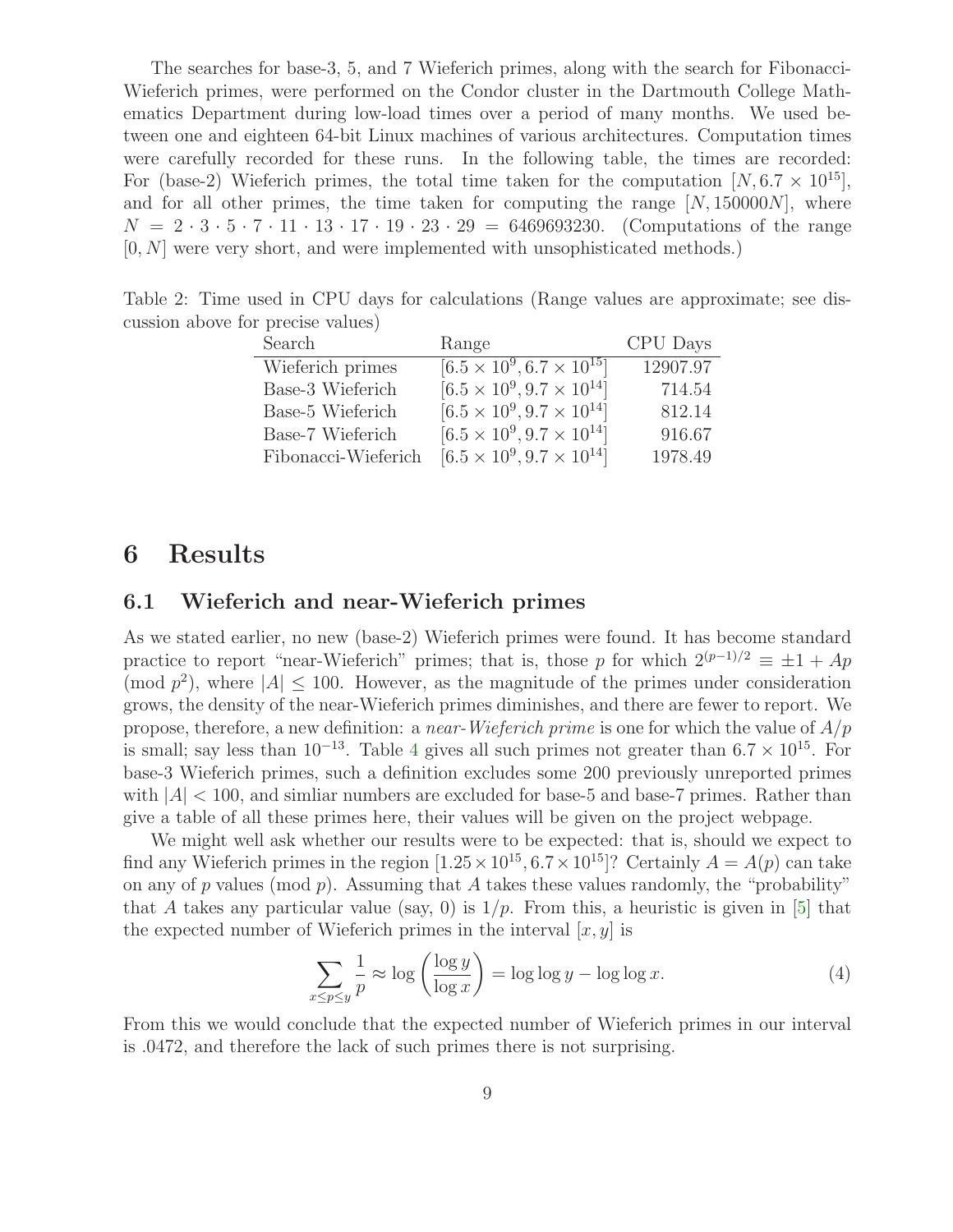Because our program recorded all p with "small" A (that is, all those for which  $|A|$  <  $2<sup>24</sup>$ ), we compiled a large data set which can be used to give more rigorous (experimental) confirmation of this conjecture. Indeed, our program recorded more than 2.1 million primes p for which  $A < 2^{24}$ . Using this data, we checked the following conjecture, which follows from the same heuristic as does equation [\(4\)](#page-8-0):

<span id="page-9-1"></span>**Conjecture 3** (Crandall, Dilcher, and Pomerance). The number of prime  $p \in [a, b]$  for which  $A \in [K, L]$  is asymptotically

<span id="page-9-0"></span>
$$
(L - K) \cdot (\log \log b - \log \log a).
$$

The table below presents a small snapshot of our experimental results confirming this conjecture. Complete data will be available on our webpage. In Table [3,](#page-9-0) the values in row *i*, column k reflect the number of  $p \in [i \times 10^{14}, (i+1) \times 10^{14}]$  with  $A \in [4(k-1) \times 10^6, 4k \times 10^{14}]$ 10<sup>6</sup>). Overall, the conjecture holds up very well. Indeed, in the strip given by  $k = 2$ ,

| Table 3: |      |      |      |      |                |      |      |      |                                                          |
|----------|------|------|------|------|----------------|------|------|------|----------------------------------------------------------|
|          |      |      |      |      |                |      |      |      | $k=1$ $k=2$ $k=3$ $k=4$ $k=5$ $k=6$ $k=7$ $k=8$ Expected |
| 15       | 7451 | 7473 |      |      | 7435 7315 7511 | 7356 | 7361 | 7423 | 7380.8                                                   |
| 16       | 6779 | 6897 | 6999 | 6862 | 6858           | 6942 | 6879 | 6941 | 6920.8                                                   |
| 17       | 6449 | 6448 | 6545 | 6480 | 6391           | 6497 | 6420 | 6622 | 6514.2                                                   |
| 18       | 6000 | 6135 | 6099 | 6028 | 6071           | 6080 | 6256 | 6146 | 6152.1                                                   |
| 19       | 6053 | 5887 | 5839 | 5866 | 5854           | 5752 | 5911 | 5831 | 5827.7                                                   |

the relative error between the conjectured and experimental values is never greater than 5.5%. Furthermore, we can plot conjectured and actual numbers of near-Wieferich primes for different values of i. The result is a graph that looks remarkably like a straight line. Let  $x_i$  be the expected number primes p in the *i*th interval  $[i \times 10^{14}, (i + 1) \times 10^{14})$  for which  $A < 4 \times 10^6$ , and let  $y_i$  be the actual number of such p in the same interval (the values in column 1). We expect from Conjecture [3](#page-9-1) that for any  $i, y_i \approx x_i$ . In fact, linear regression on the two data sets returns a best fit equation of

$$
y = 0.999958129x + 9.7
$$

(with  $R^2 = .9992$ ), giving strong experimental agreement with the conjectured value. Similar tests using different parts of our data show no meaningful disagreement between the values of A and what is expected heuristically. A data set of all near misses with Fermat quotients less than 2<sup>24</sup> (comprising roughly 2 million primes) is available on the project web page.

# 7 Acknowledgments

We would like to acknowledge the scientific support received from the Research Computing group at Dartmouth College and the generous amount of computational resources we were given on the DISCOVERY cluster. We thank Carl Pomerance, Giulio Genovese, and Chris Hall for valuable discussions which improved this work.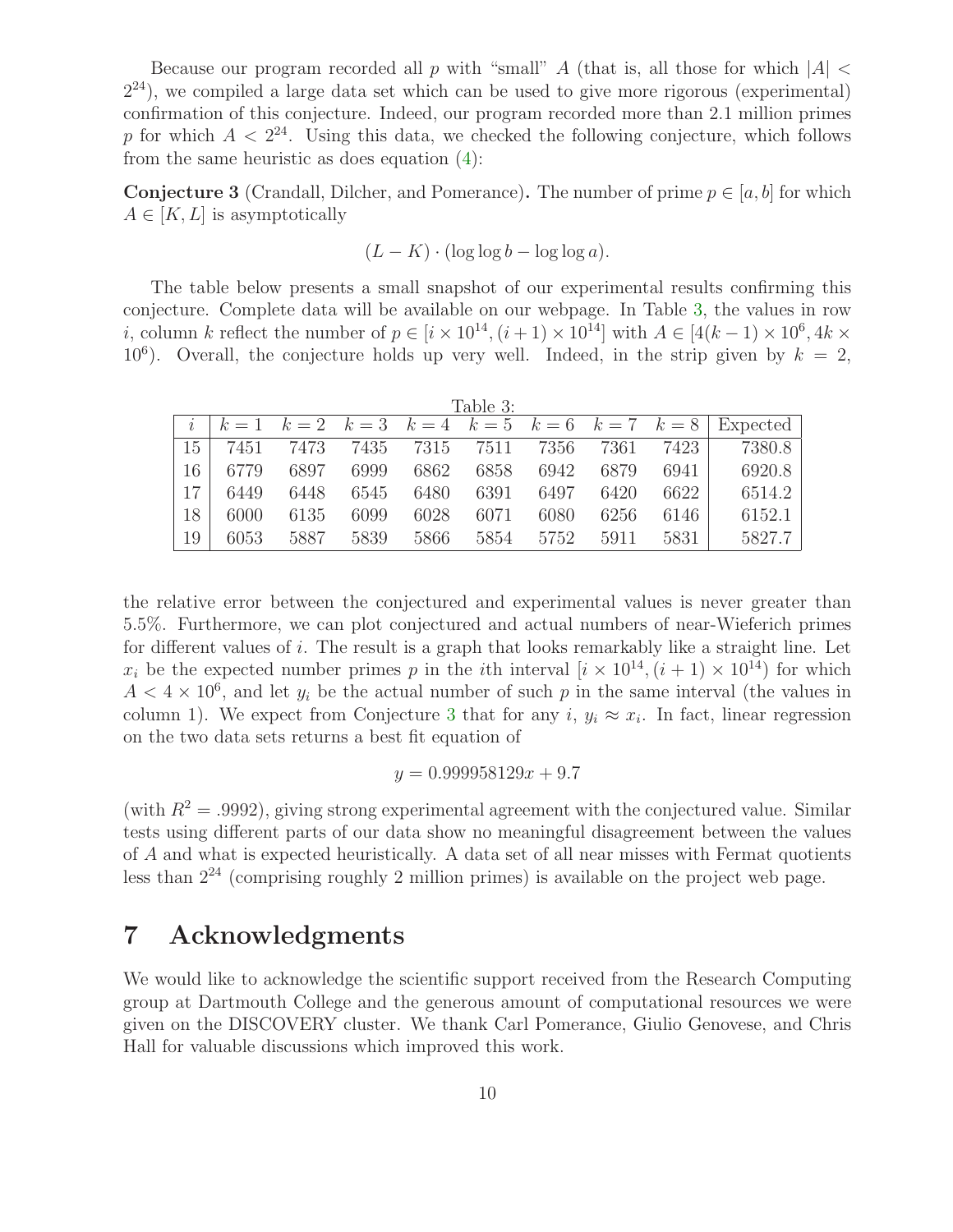<span id="page-10-1"></span>Table 4: Primes  $p < 6.7 \times 10^{15}$  for which  $2^{p-1} \equiv 1 + Ap \pmod{p^2}$ , with  $|A/p| < 10^{-13}$ . (Values of  $|A/p|$  are given in multiples of  $10^{-14}$ .)

| $\mathcal{p}$    | $\boldsymbol{A}$ | A/p              | $\mathcal{p}$    | А      | A/p   |
|------------------|------------------|------------------|------------------|--------|-------|
| 1093             | $\theta$         | $\left( \right)$ |                  |        |       |
| 3511             | $\theta$         | $\theta$         |                  |        |       |
| 765760560131939  | $-76$            | 9.925            | 3723113065138349 | $-36$  | 0.967 |
| 993048728162299  | $+81$            | 8.157            | 3925342714781797 | $-139$ | 3.541 |
| 1302848719581529 | $+76$            | 5.833            | 3948546628939699 | $-186$ | 4.711 |
| 1515362530042687 | $+149$           | 9.833            | 4032459967159163 | $-172$ | 4.265 |
| 1680898792774051 | $-96$            | 5.711            | 4143792274787999 | $+216$ | 5.213 |
| 1865546314599557 | $+75$            | 4.020            | 4150209531584437 | $+48$  | 1.157 |
| 1885825033325021 | $+158$           | 8.378            | 5109286219780877 | $-79$  | 1.546 |
| 2276306935816523 | $+6$             | 0.264            | 5131427559624857 | $-36$  | 0.702 |
| 2576594157291871 | $-123$           | 4.774            | 5294488110626977 | $-31$  | 0.586 |
| 2718566561783551 | $+203$           | 7.467            | 5367369195612269 | $+318$ | 5.925 |
| 2849352392161111 | $+255$           | 8.949            | 5464249230405811 | $+426$ | 7.796 |
| 3167939147662997 | $-17$            | 0.537            | 5539428831517831 | $+230$ | 4.152 |
| 3383577137448533 | $+331$           | 9.783            | 5592905052127597 | $+353$ | 6.312 |
| 3411159925463651 | $+176$           | 5.160            | 5625021395769599 | $-413$ | 7.342 |
| 3544715971857451 | $+127$           | 3.583            | 5683778474515027 | $+332$ | 5.841 |
| 3660747680296367 | $-211$           | 5.764            | 5755502459289463 | $+476$ | 8.270 |
| 3690728733648797 | $-334$           | 9.050            | 6227907715670981 | $-379$ | 6.086 |
| 3692386431182551 | $+277$           | 7.502            | 6517506365514181 | $+58$  | 0.890 |
| 6521780305210439 | $-595$           | 9.123            |                  |        |       |

<span id="page-10-0"></span>Table 5: Primes  $p < 9.7 \times 10^{14}$  for which  $3^{p-1} \equiv 1 + Ap \pmod{p^2}$ , with  $|A/p| < 10^{-13}$ . (Values of  $|A/p|$  are given in multiples of 10<sup>-14</sup>.)

|                  | A/p              |
|------------------|------------------|
| $\left( \right)$ | 0.0              |
| $-1$             | 2.536            |
| $+2$             | 3.245            |
| $+19$            | 9.932            |
| $+11$            | 4.785            |
| $+12$            | 2.784            |
| $+13$            | 2.699            |
| $+12$            | 2.117            |
| $-59$            | 9.342            |
| $+40$            | 6.269            |
|                  | $\boldsymbol{A}$ |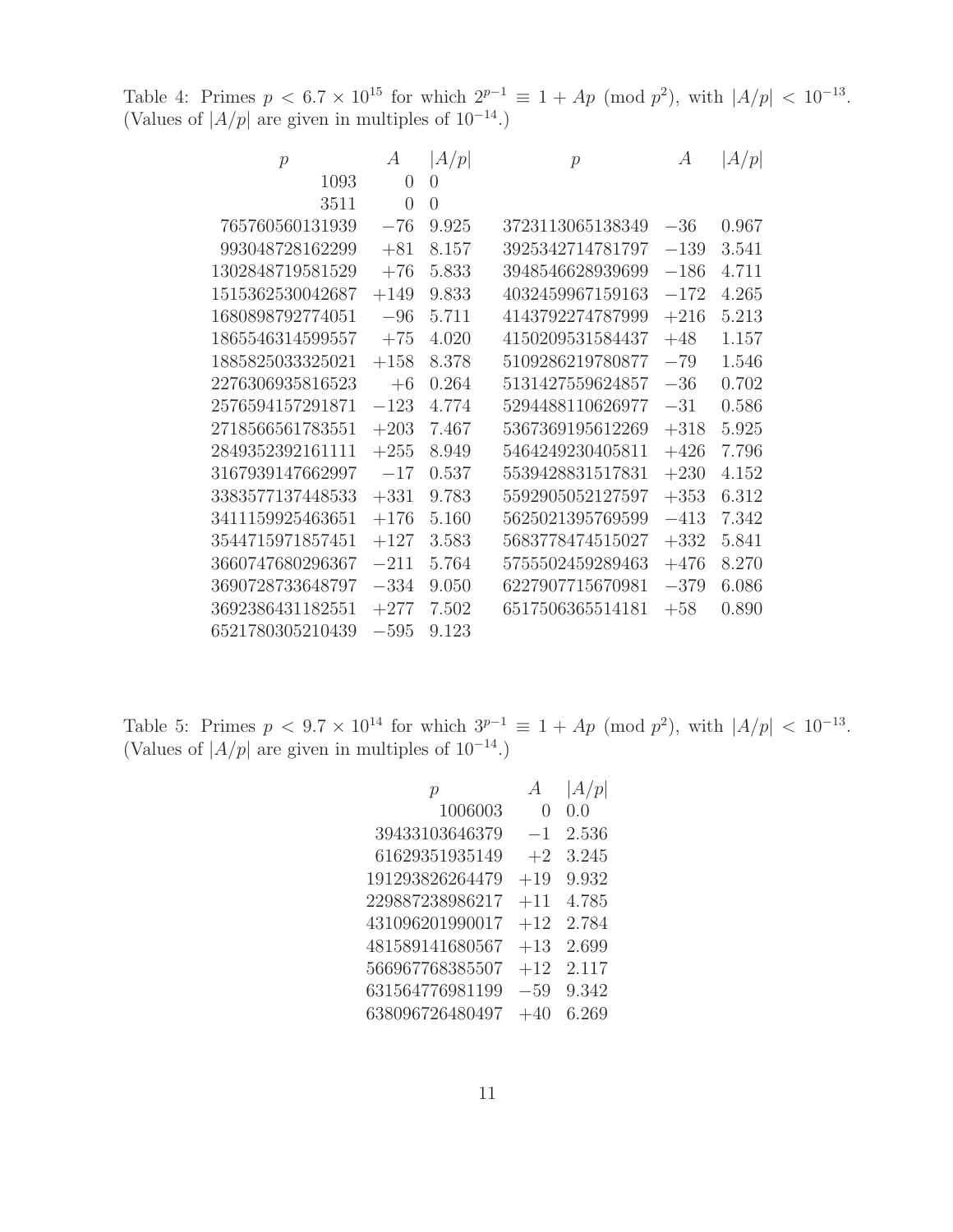Table 6: Primes  $p < 9.7 \times 10^{14}$  for which  $5^{p-1} \equiv 1 + Ap \pmod{p^2}$ , with  $|A/p| < 10^{-13}$ . (Values of  $|A/p|$  are given in multiples of  $10^{-14}$ .)

|                 |                  | A/p         |
|-----------------|------------------|-------------|
| 53471161        |                  | 0.0         |
| 1645333507      |                  | 0.0         |
| 6692367337      | $\left( \right)$ | 0.0         |
| 188748146801    |                  | (1)         |
| 319072335276077 | $+2$             | 0.627       |
| 419207873154803 |                  | $+26$ 6.202 |
| 817486743201059 | $-59$            | 7.21724     |
|                 |                  |             |

<span id="page-11-0"></span>Table 7: Primes  $p < 9.7 \times 10^{14}$  for which  $7^{p-1} \equiv 1 + Ap \pmod{p^2}$ , with  $|A/p| < 10^{-13}$ . (Values of  $|A/p|$  are given in multiples of 10<sup>-14</sup>.)

| 'D                             | $A \mid  A/p $ |
|--------------------------------|----------------|
| $87121568306639$ $+8$ $9.1826$ |                |

<span id="page-11-1"></span>Table 8: New primes for which  $F_{p-\left(\frac{p}{5}\right)} \equiv Ap \pmod{p^2}$  satisfies  $|A| < 100 \pmod{p^2}$  (for examples with  $p < 2 \times 10^{14}$ , see [\[14\]](#page-12-15)).

$$
\begin{array}{ccc} p & A \\ 267927950960309 & -9 \\ 276225896955847 & 6 \\ 299920665662731 & -49 \\ 321208072276457 & -98 \\ 331961404795379 & -98 \\ 399729951985657 & -38 \\ 481154641312217 & 31 \\ 548865911671993 & -92 \\ 549413206041731 & 62 \\ 585297174492313 & 11 \\ 635696842671829 & 52 \\ 732698387434649 & -75 \end{array}
$$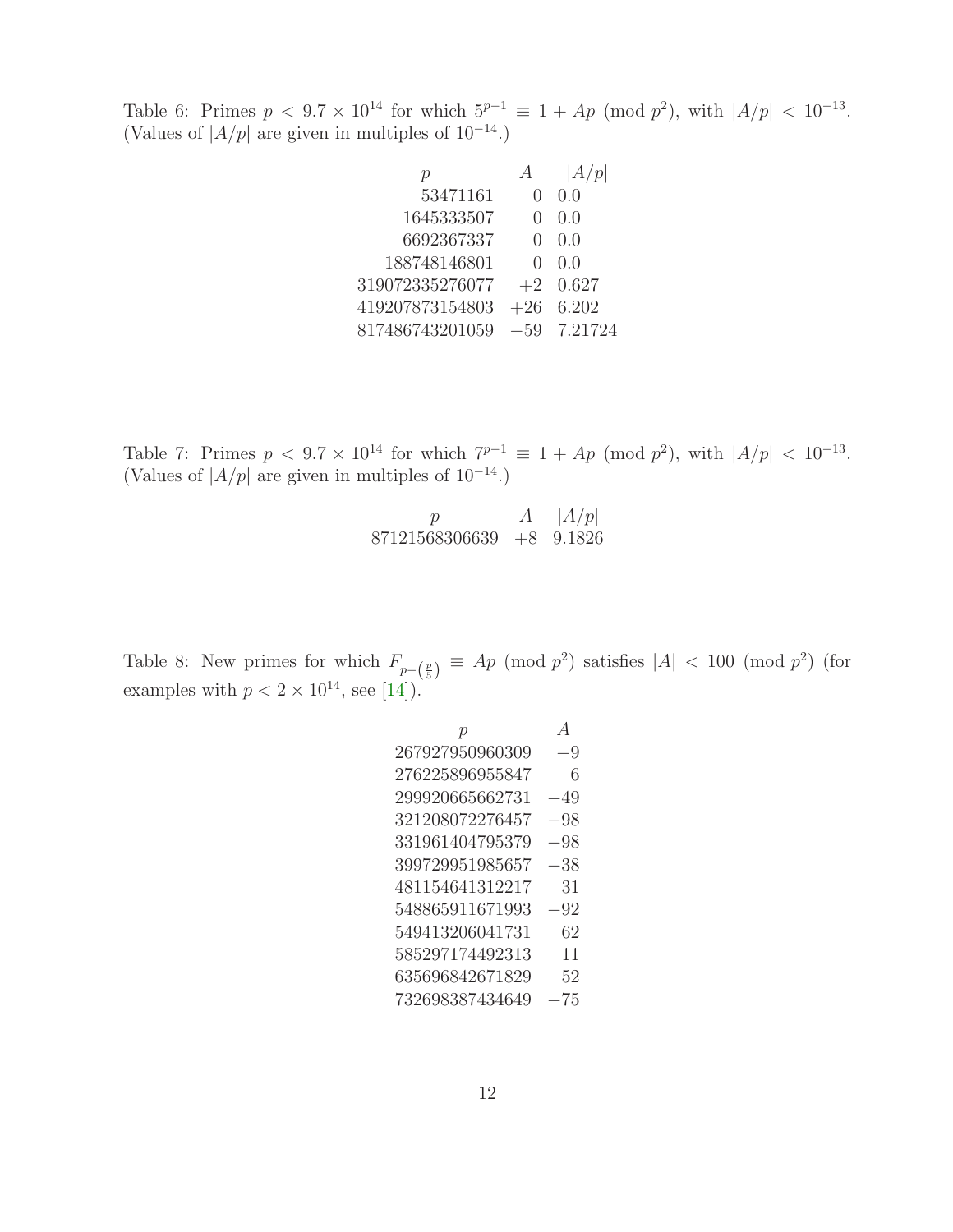## <span id="page-12-2"></span>References

- <span id="page-12-3"></span>[1] N. Beeger, On a new case of the congruence  $2^{p-1} \equiv 1 \pmod{p^2}$ , Messenger of Mathematics 51 (1922), 149–150.
- [2] N. G. W. H. Beeger, On the congruence  $2^{p-1} \equiv 1 \pmod{p^2}$  and Fermat's last theorem, Nieuw Arch. Wiskunde **20** (1939), 51–54.
- <span id="page-12-7"></span>[3] J. Brillhart, J. Tonascia, and P. Weinberger, On the Fermat quotient, Computers in Number Theory, Proc. Sci. Res. Council Atlas Sympos., No. 2, Academic Press, 1971, pp. 213–222.
- <span id="page-12-10"></span><span id="page-12-9"></span>[4] R. Brown and R. McIntosh, <http://www.loaria.fr/~zimmerma/records/Wieferich.status>, 2001.
- <span id="page-12-11"></span>[5] Richard Crandall, Karl Dilcher, and Carl Pomerance, A search for Wieferich and Wilson primes, Math. Comp. 66 (1997), 433–449.
- <span id="page-12-4"></span>[6] J. Crump, reported at <http://www.spacefire.com/numbertheory/Wieferich.htm>; website was not functioning at time of publication of this article, 2001.
- [7] C. E. Fröberg, Some computations with Wilson and Fermat remainders, *Math. Tables* Aids Comput. 12 (1958), 281.
- <span id="page-12-6"></span>[8] C. E. Fröberg, On some number-theoretical problems treated with computers, in  $Com$ puters in Mathematical Research, North-Holland, 1968, pp. 84–88.
- <span id="page-12-14"></span>[9] Wilfrid Keller and Jörg Richstein, Solutions of the congruence  $a^{p-1} \equiv 1 \pmod{p^r}$ , Math. *Comp.* **74** (2005), 927–936.
- <span id="page-12-12"></span>[10] Joshua Knauer and Jörg Richstein, The continuing search for Wieferich primes, Math.  $Comp. 74 (2005), 1559-1563.$
- <span id="page-12-5"></span>[11] Sidney Kravitz, The congruence  $2^{p-1} \equiv 1 \pmod{p^2}$  for  $p < 100,000$ , Math. Comp. 14 (1960), 378.
- <span id="page-12-8"></span><span id="page-12-0"></span>[12] D. H. Lehmer, On Fermat's quotient, base two, Math. Comp. 36 (1981), 289–290.
- [13] Emma Lehmer, On congruences involving Bernoulli numbers and the quotients of Fermat and Wilson, Ann. of Math. (2) 39 (1938), 350–360.
- <span id="page-12-15"></span>[14] R. J. McIntosh and E. L. Roettger, A search for Fibonacci-Wieferich and Wolstenholme primes, Math. Comp. 76 (2007), 2087–2094.
- <span id="page-12-1"></span>[15] W. Meissner, Über die Teilbarkeit von  $2^{p-2}$  durch das Quadrat der Primzahl  $p = 1093$ , Sitzungsberichte der Akademie der Wissenschaften, Berlin 35 (1913), 663–667.
- <span id="page-12-13"></span>[16] Peter L. Montgomery, Modular multiplication without trial division, Math. Comp. 44 (1985), 519–521.